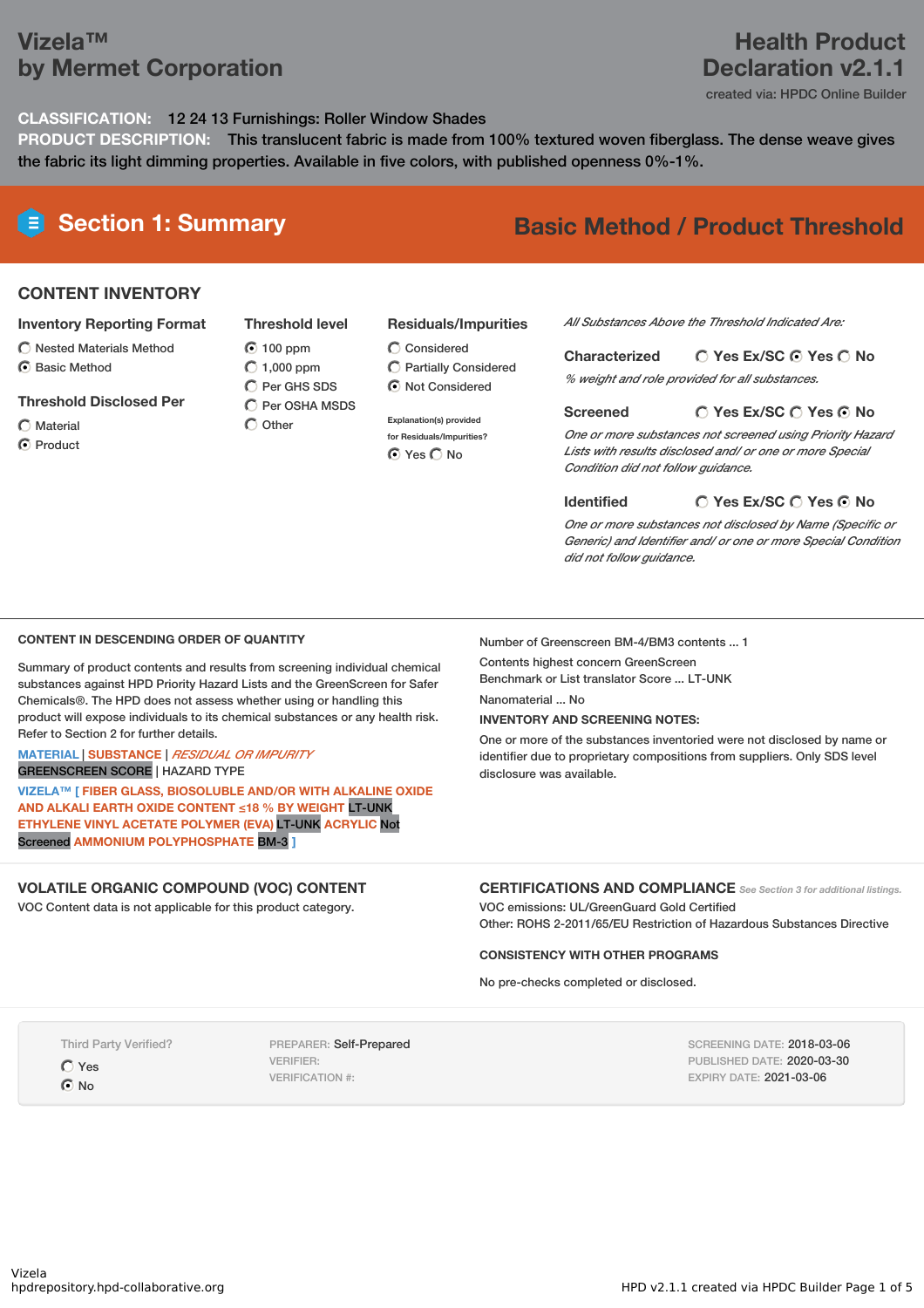This section lists contents in a product based on specific threshold(s) and reports detailed health information including hazards. This *HPD uses the inventory method indicated above, which is one of three possible methods:*

- *Basic Inventory method with Product-level threshold.*
- *Nested Material Inventory method with Product-level threshold*
- *Nested Material Inventory method with individual Material-level thresholds*

Definitions and requirements for the three inventory methods and requirements for each data field can be found in the HPD Open *Standard version 2.1.1, available on the HPDC website at: [www.hpd-collaborative.org/hpd-2-1-1-standard](https://www.hpd-collaborative.org/hpd-2-1-1-standard)*

| PRODUCT THRESHOLD: 100 ppm     |                                                                                                                                                                                                                                                                                                                                                                                                                          | RESIDUALS AND IMPURITIES CONSIDERED: NO |                                   |                                   |                    |                                                                                        |
|--------------------------------|--------------------------------------------------------------------------------------------------------------------------------------------------------------------------------------------------------------------------------------------------------------------------------------------------------------------------------------------------------------------------------------------------------------------------|-----------------------------------------|-----------------------------------|-----------------------------------|--------------------|----------------------------------------------------------------------------------------|
|                                | RESIDUALS AND IMPURITIES NOTES: No evidence of residuals and impurities was identified by any supplier or found in the<br>manufacturing process. Therefore residuals and impurities were not considered.                                                                                                                                                                                                                 |                                         |                                   |                                   |                    |                                                                                        |
|                                | OTHER PRODUCT NOTES: No alternate supplier or materials are applicable for this product.                                                                                                                                                                                                                                                                                                                                 |                                         |                                   |                                   |                    |                                                                                        |
| <b>CONTENT ≤18 % BY WEIGHT</b> | FIBER GLASS, BIOSOLUBLE AND/OR WITH ALKALINE OXIDE AND ALKALI EARTH OXIDE                                                                                                                                                                                                                                                                                                                                                |                                         |                                   |                                   |                    | ID: 65997-17-3                                                                         |
|                                | HAZARD SCREENING METHOD: Pharos Chemical and Materials Library                                                                                                                                                                                                                                                                                                                                                           |                                         |                                   |                                   |                    | HAZARD SCREENING DATE: 2018-03-06                                                      |
| % : 83,00                      | GS: LT-UNK                                                                                                                                                                                                                                                                                                                                                                                                               |                                         |                                   | RC:<br><b>None</b>                | NANO:<br><b>No</b> | ROLE: Base<br><b>Fabric</b>                                                            |
| <b>HAZARD TYPE</b>             | <b>AGENCY AND LIST TITLES</b>                                                                                                                                                                                                                                                                                                                                                                                            | WARNINGS                                |                                   |                                   |                    |                                                                                        |
| None found                     |                                                                                                                                                                                                                                                                                                                                                                                                                          |                                         |                                   |                                   |                    | No warnings found on HPD Priority Hazard Lists                                         |
|                                | SUBSTANCE NOTES: Continuous filament fibrous glass<br><b>ETHYLENE VINYL ACETATE POLYMER (EVA)</b>                                                                                                                                                                                                                                                                                                                        |                                         |                                   |                                   |                    | ID: 24937-78-8                                                                         |
|                                | HAZARD SCREENING METHOD: Pharos Chemical and Materials Library                                                                                                                                                                                                                                                                                                                                                           |                                         | HAZARD SCREENING DATE: 2018-03-06 |                                   |                    |                                                                                        |
| %:7.00                         | GS: LT-UNK                                                                                                                                                                                                                                                                                                                                                                                                               |                                         | RC: <b>None</b> NANO: <b>No</b>   |                                   |                    |                                                                                        |
| <b>HAZARD TYPE</b>             | <b>AGENCY AND LIST TITLES</b>                                                                                                                                                                                                                                                                                                                                                                                            | WARNINGS                                |                                   |                                   |                    |                                                                                        |
| None found                     |                                                                                                                                                                                                                                                                                                                                                                                                                          |                                         |                                   |                                   |                    | ROLE: Flexible Sealant / EVA Coating<br>No warnings found on HPD Priority Hazard Lists |
| EU 67/548/CEE on 1999/45/CE    | SUBSTANCE NOTES: Ethylene-vinyl acetate co-polymer varnish. Includes a (3:1) wet mixture of chloromethylisothiazolinone (CAS# 26530-03-<br>0) and methylisothiazolinone (CAS# 2682-20-4) which provide anti-microbial and anti-fungal properties. These 2 compounds are volatile<br>and evaporate during drying, they are not present on finished fabric. Is not a dangerous substance - conforms to rule: 1272/1008 and |                                         |                                   |                                   |                    |                                                                                        |
| <b>ACRYLIC</b>                 |                                                                                                                                                                                                                                                                                                                                                                                                                          |                                         |                                   |                                   |                    |                                                                                        |
|                                | HAZARD SCREENING METHOD: Pharos Chemical and Materials Library                                                                                                                                                                                                                                                                                                                                                           |                                         |                                   | HAZARD SCREENING DATE: 2018-03-06 |                    | <b>ID: Undisclosed</b>                                                                 |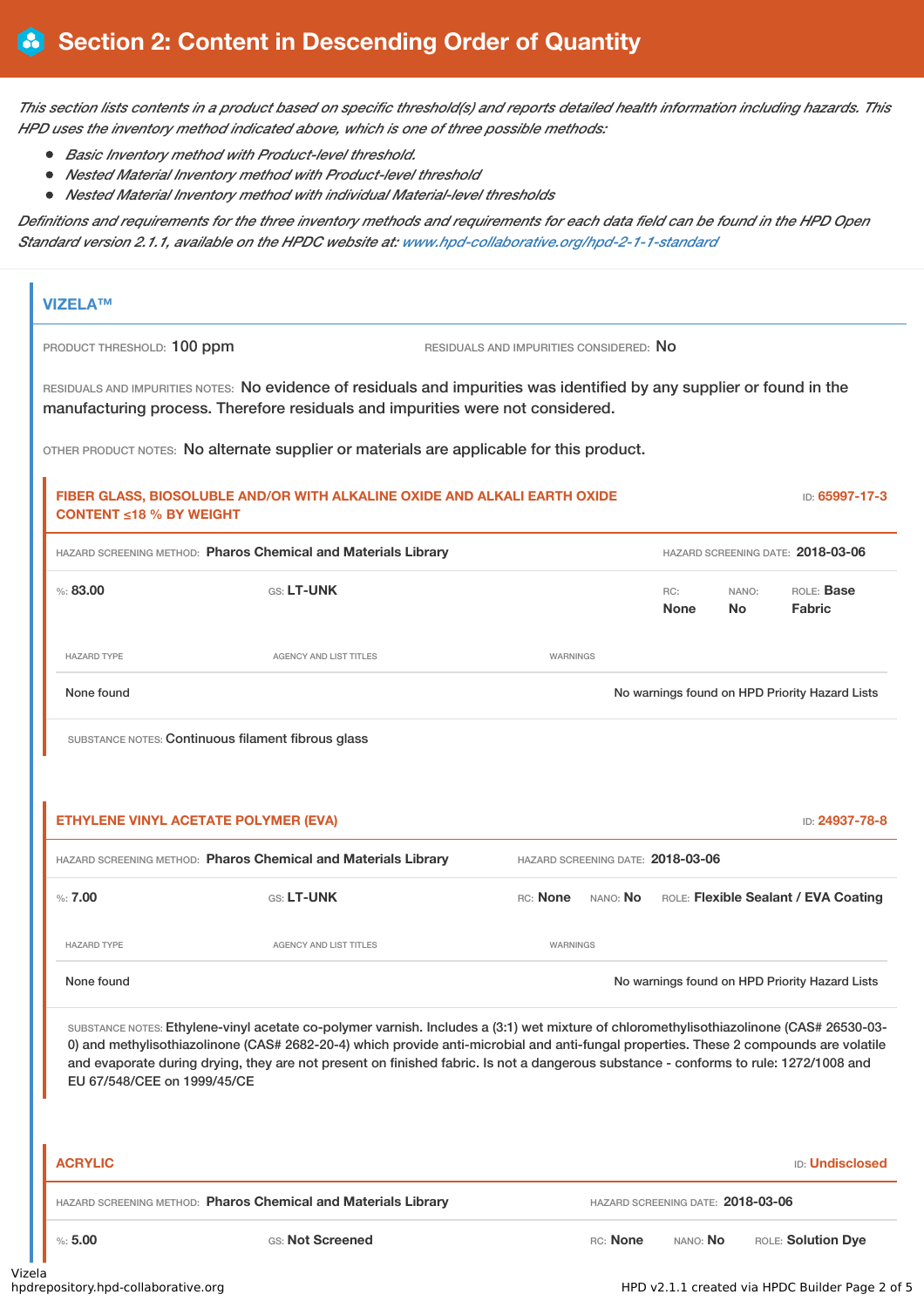| IAZARD T |  |
|----------|--|
|----------|--|

AGENCY AND LIST TITLES WARNINGS

#### Hazard Screening not performed

SUBSTANCE NOTES: Organic pigment solution.

| <b>AMMONIUM POLYPHOSPHATE</b>                                  |                        |                 |                                   | ID: 68333-79-9                                 |  |  |
|----------------------------------------------------------------|------------------------|-----------------|-----------------------------------|------------------------------------------------|--|--|
| HAZARD SCREENING METHOD: Pharos Chemical and Materials Library |                        |                 | HAZARD SCREENING DATE: 2018-03-06 |                                                |  |  |
| $\%$ : 4.00                                                    | $GS:$ BM-3             | <b>RC:</b> None | NANO: No                          | <b>ROLE: Flame Retardant</b>                   |  |  |
| <b>HAZARD TYPE</b>                                             | AGENCY AND LIST TITLES | WARNINGS        |                                   |                                                |  |  |
| None found                                                     |                        |                 |                                   | No warnings found on HPD Priority Hazard Lists |  |  |

SUBSTANCE NOTES: Nitrogen/Phosphorus dispersion mixture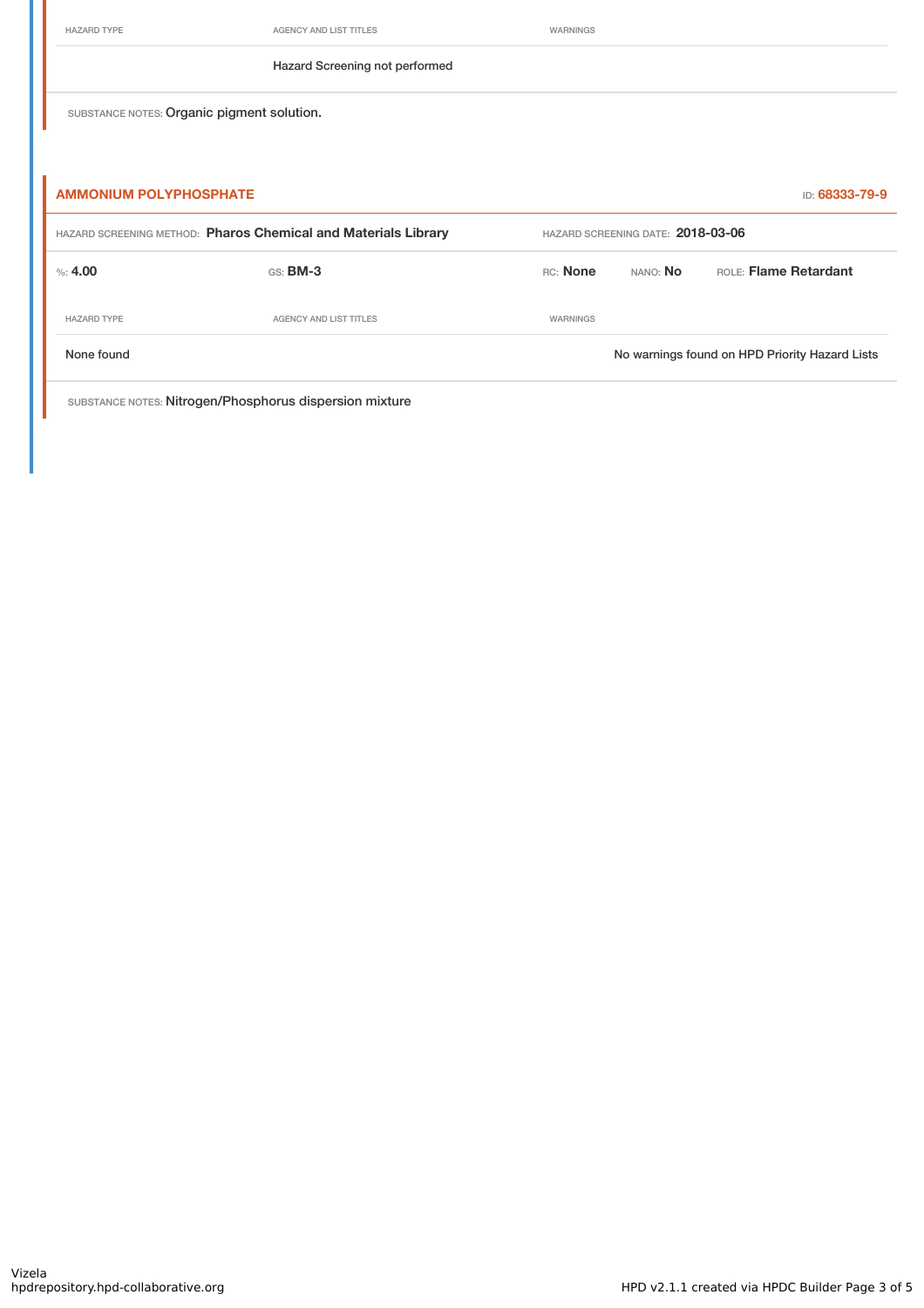This section lists applicable certification and standards compliance information for VOC emissions and VOC content. Other types of *health or environmental performance testing or certifications completed for the product may be provided.*

| <b>VOC EMISSIONS</b>                                                                                                                                                                                                        |                                                                 |                                  | <b>UL/GreenGuard Gold Certified</b> |                                                                          |
|-----------------------------------------------------------------------------------------------------------------------------------------------------------------------------------------------------------------------------|-----------------------------------------------------------------|----------------------------------|-------------------------------------|--------------------------------------------------------------------------|
| CERTIFYING PARTY: Third Party<br>APPLICABLE FACILITIES: All Facilities<br>CERTIFICATE URL: https://spot.ul.com/main-<br>app/products/detail/5ad1e93255b0e82d946a1e6b?<br>keywords=mermet%2Busa&page_type=Products%20Catalog |                                                                 | <b>ISSUE DATE:</b><br>2008-06-03 | <b>EXPIRY DATE:</b><br>2021-05-16   | <b>CERTIFIER OR LAB:</b><br>GreenGuard<br><b>Environmental Institute</b> |
| <b>CERTIFICATION AND COMPLIANCE NOTES:</b>                                                                                                                                                                                  |                                                                 |                                  |                                     |                                                                          |
| <b>OTHER</b>                                                                                                                                                                                                                | ROHS 2-2011/65/EU Restriction of Hazardous Substances Directive |                                  |                                     |                                                                          |

| CERTIFYING PARTY: <b>Third Party</b>  | ISSUE DATE: $2016\hbox{-}$ | <b>EXPIRY DATE:</b> | CERTIFIER OR LAB: <b>St. Louis</b> |  |
|---------------------------------------|----------------------------|---------------------|------------------------------------|--|
| APPLICABLE FACILITIES: All Facilities | 06-28                      |                     | <b>Testing Laboratories</b>        |  |
| CERTIFICATE URL:                      |                            |                     |                                    |  |

CERTIFICATION AND COMPLIANCE NOTES:

## **H** Section 4: Accessories

This section lists related products or materials that the manufacturer requires or recommends for installation (such as adhesives or fasteners), maintenance, cleaning, or operations. For information relating to the contents of these related products, refer to their *applicable Health Product Declarations, if available.* No accessories are required for this product.

### **Section 5: General Notes**

Health hazards and screenings completed by the HPDC Online Builder tool.